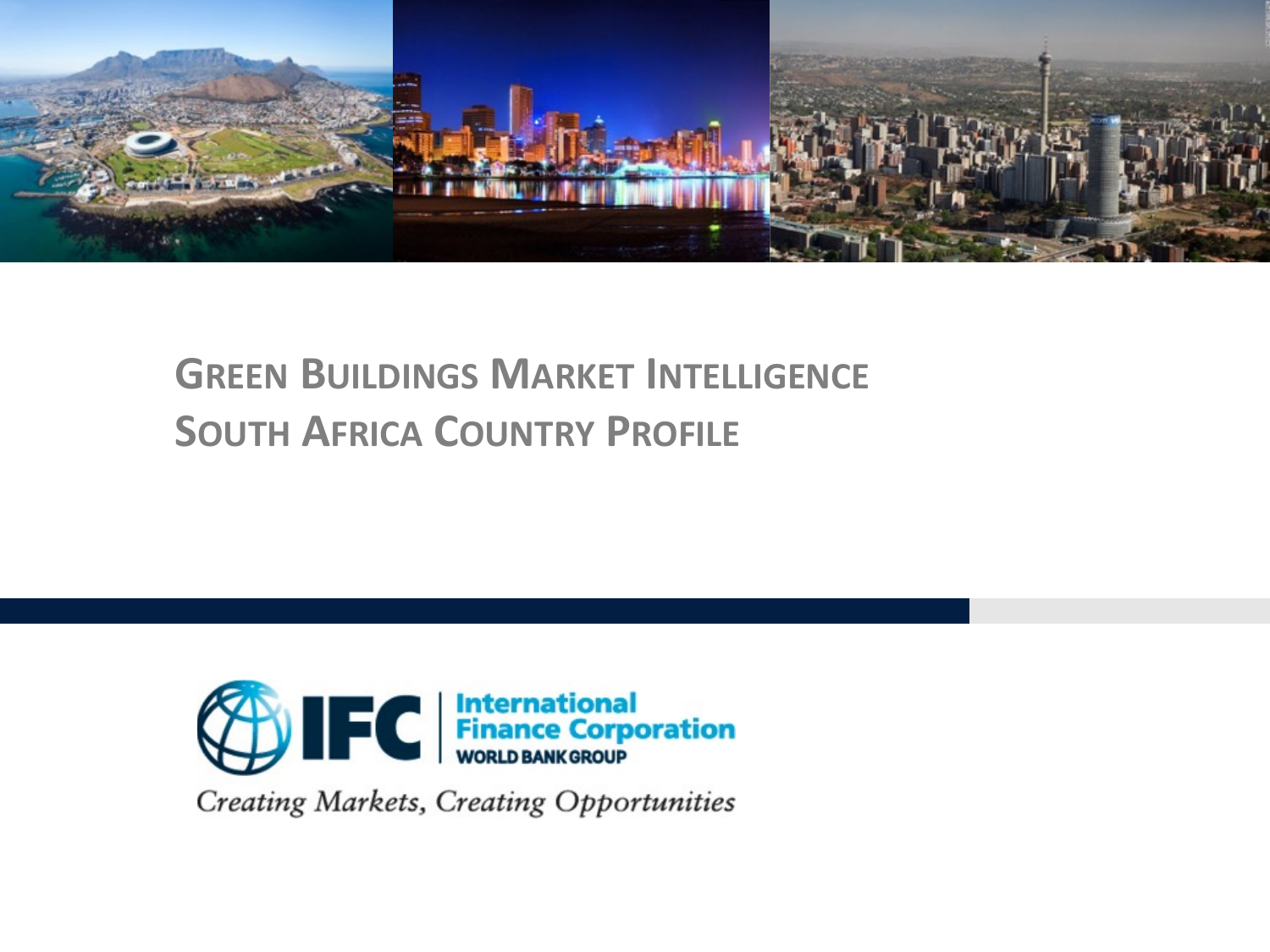### **SOUTH AFRICA: COUNTRY SUMMARY**





#### **CLIMATE POLICIES (NDCS)**

- Target: 398 MtCO2e reduction by 2025. Increase in renewables and carbon tax planned.
- National Standard (SANS) 10400-XA 204 encourage energy efficiency in buildings.



#### **MARKET STATUS**

- Sophisticated market with many developers and 4 key financial institutions.
- **•** In homes, about 120,000 homes come into the market every year, but housing shortage is still vast.
- **E** High penetration of green in the commercial sector, particularly in There is the transmitted of the commercial sector, particularly in Sources: Navigant Research, World Bank NDC Database, IFC staff.<br>
offices, with other sectors still catching up.

**OTHER FACTORS**

- Declining GDP growth, weakening overall demand, high inequality.
- Water and Energy Crisis.
- Slow delivering of economic and social services to townships and rural areas.

### **GREEN BUILDING PROGRAMS**

- § Green Building Council SA provides advocacy and awareness and implements GreenStar and EDGE ratings.
- EDGE Program was launched in 2015.
- GBCSA has had very successful penetration into commercial sector with Green Star: EDGE is answering residential needs.
- Awareness campaigns are being launched to consumers and businesses (developers and financial institutions).
- Most developers expect to be building green in the near future.
- 20 EDGE Experts trained.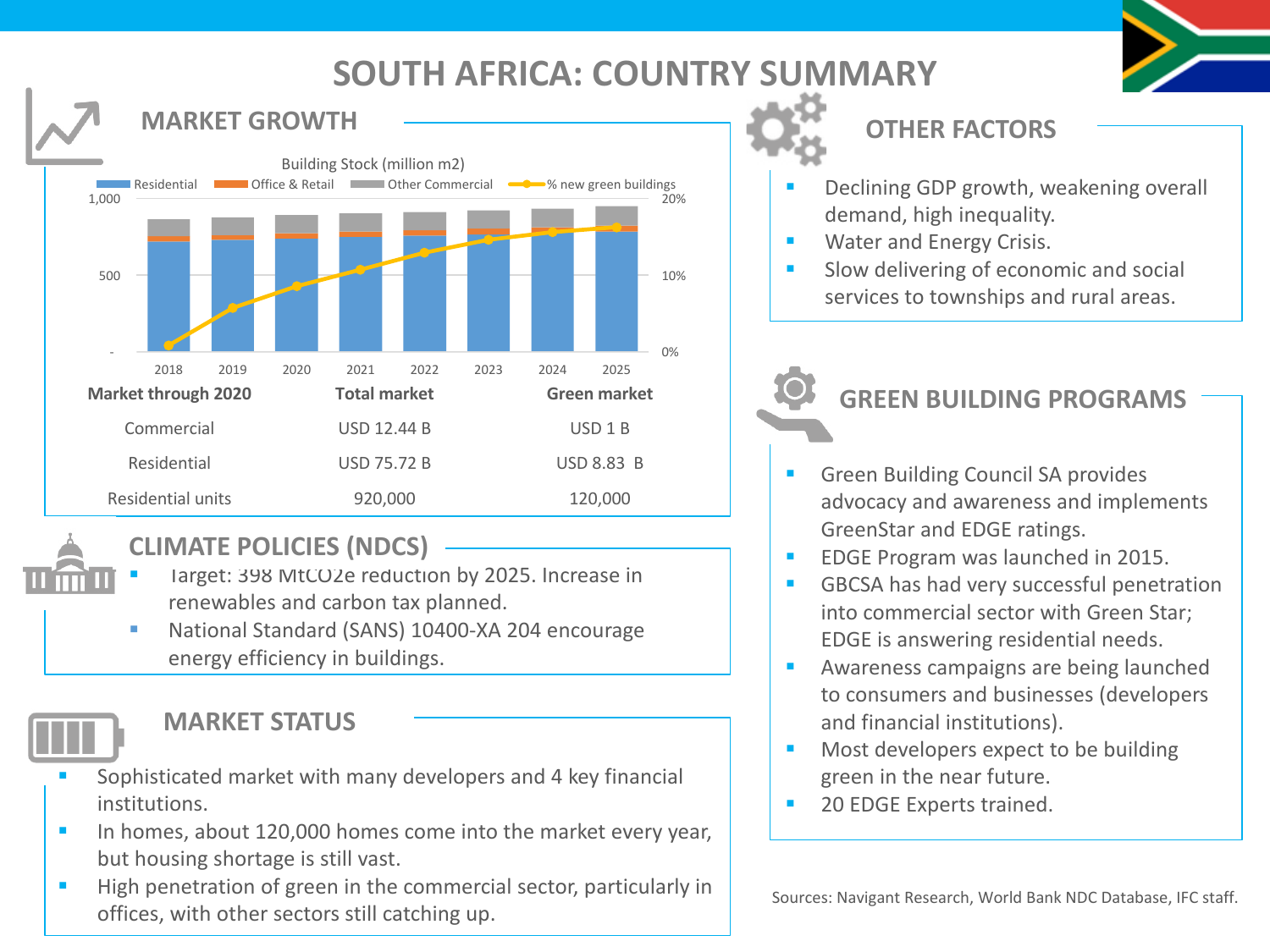

# **MARKET MAY BE SLOWING DOWN DUE TO ECONOMIC** DOWNTURN BUT HIGH **HOUSING NEEDS REMAIN**

#### MARKET GROWTH BY SUB-SECTOR (CAGR)



- Market data for South Africa was developed before the country's debt downgrade, which is expected to result in economic downturn.
- Growth projections will likely need to be revised.
- Housing market continues to be strong, as huge housing shortage remains  $-$  residential is 86% of market projection.
- However, developers may turn to rental stock instead of sale to owners.
- **Preference for single-family homes leads to** high weighted average for this sector  $-$  changes  $\frac{1\%}{1\%}$   $\frac{2\%}{1\%}$   $\frac{2\%}{1\%}$   $\frac{3\%}{1\%}$   $\frac{3\%}{1\%}$   $\frac{3\%}{1\%}$   $\frac{3\%}{1\%}$   $\frac{3\%}{1\%}$   $\frac{3\%}{1\%}$   $\frac{3\%}{1\%}$   $\frac{3\%}{1\%}$   $\frac{3\%}{1\%}$   $\frac{3\%}{1\%}$   $\frac{3\%}{1\%}$   $\frac{3\%}{1\%}$   $\frac{3\%}{1\%$

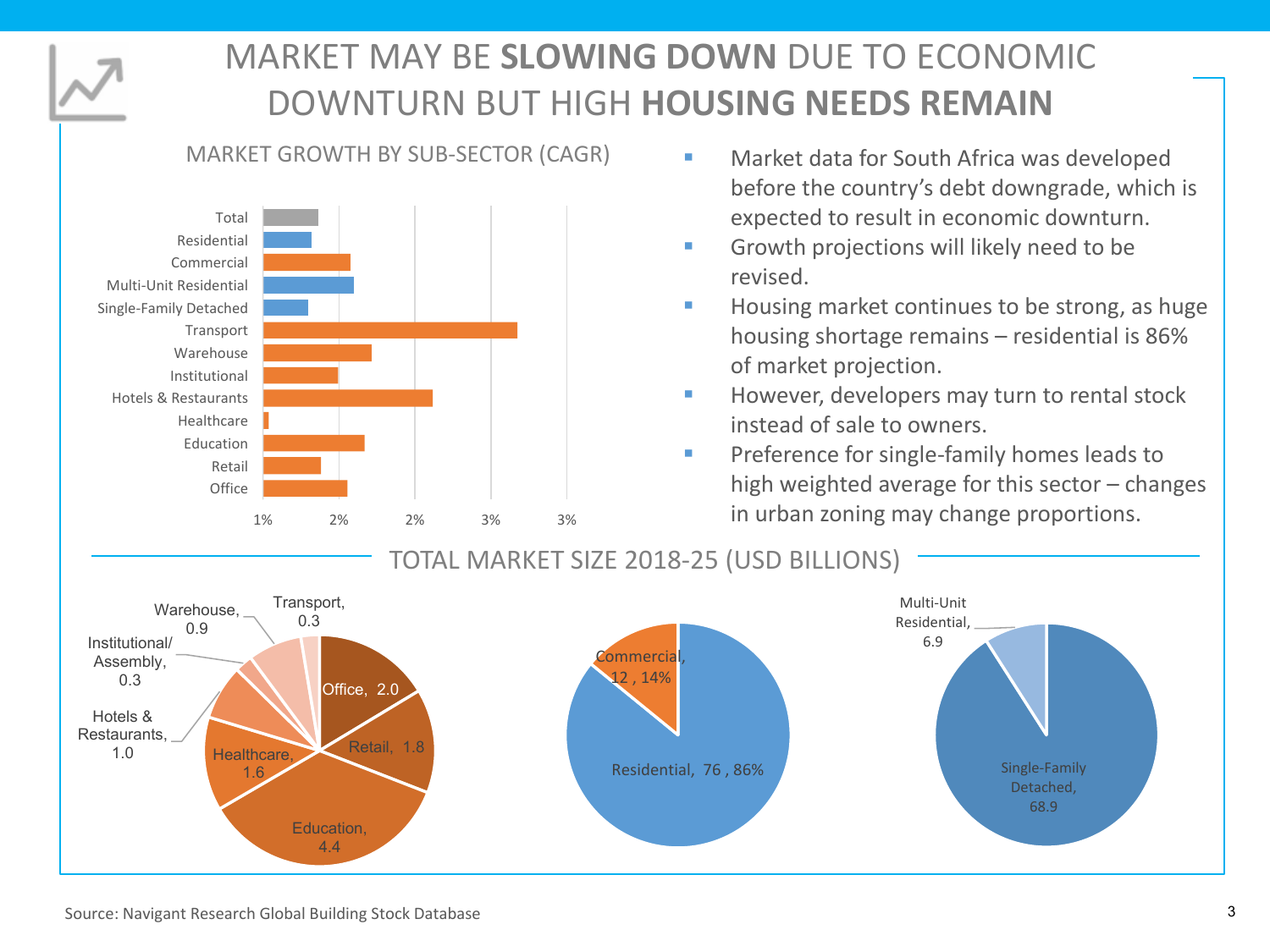

# **MATURE** GREEN COMMERCIAL MARKET, BREAKING INTO RESIDENTIAL

- GBCSA is tracking almost 250 certified projects using Green Star SA and EDGE systems.
- High penetration particularly in the office sub-sector.
- Need for resource efficiency due to country's energy and water crisis will continue to provide the business case for green buildings.



Projects are spread throughout the country though Johannesburg metro area leads.



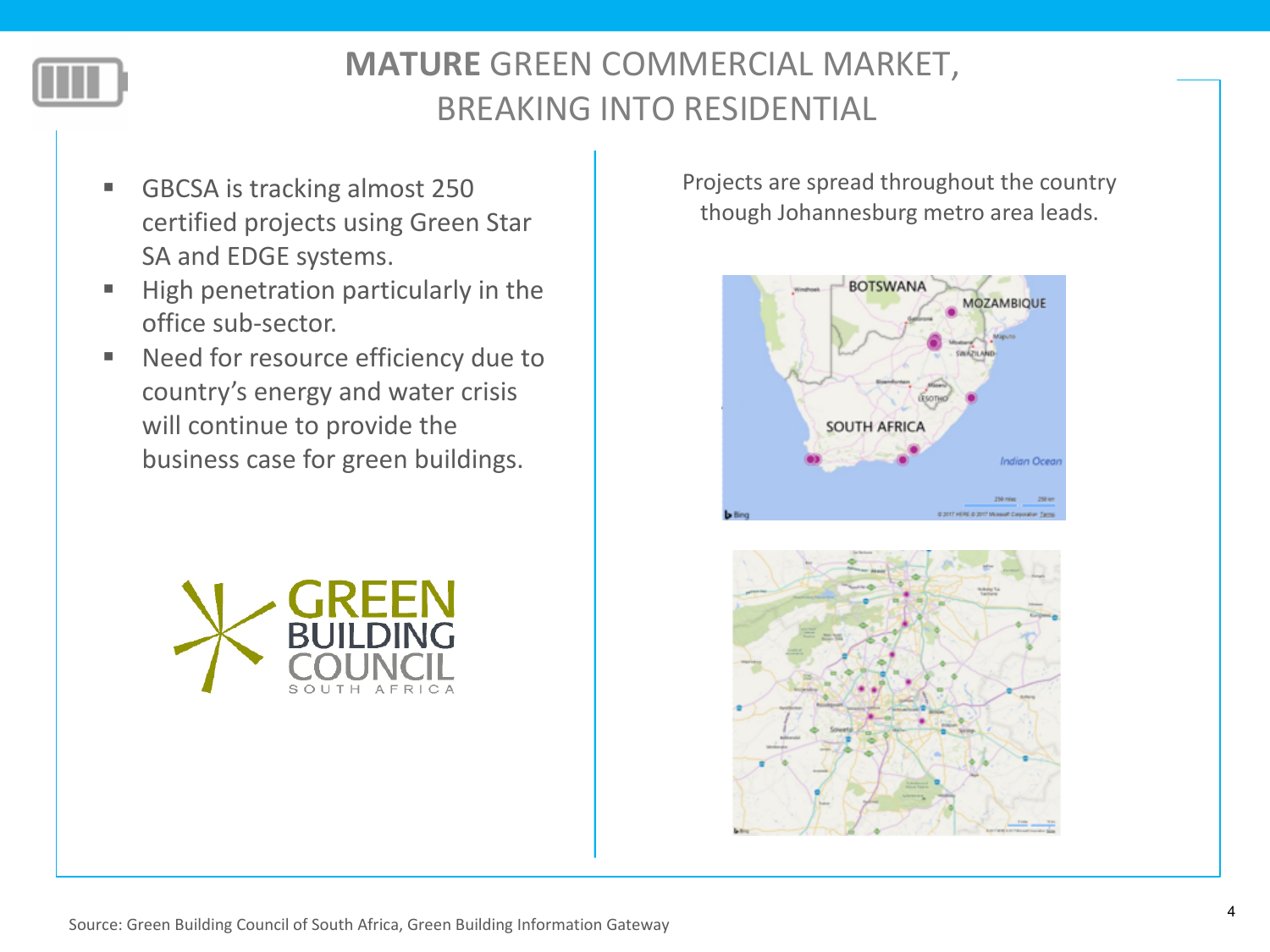

# S. AFRICA IS A **LEADER** IN GREEN INVESTMENTS

- South Africa's State-owned Industrial Development Corporation (IDC) plans to inject \$1.2 billion into 'green' industries over the next five years.
- EUR 120 mn credit facility made available to ABSA, IDC and Nedbank, to finance renewable energy and energy efficiency projects.
- R300 mn green fund launched by Business Partners Limited.
- South Africa National Housing Finance Corporation has committed \$30 million and the Eskom Pension Fund \$10 million.

#### **INVESTMENT FUNDS: UTILITY AND MATERIALS INVESTMENT:**

- Natural Heating and Cooling; Natural Lighting (design) of buildings to make optimal use of day-lighting) and Energy-Saving Lighting technologies.
- Energy Generation: photovoltaics, wind turbines, solar hot water heaters, flat panel collectors, evacuated tubes.
- Heating, Ventilation and Cooling, Greenwalls, Glazing and Windows, Solar Shading, Greenroofs/Cool Roofs, Permeable Paving, Water-Efficient technologies, Structural Insulated Panels and Formaldehyde–free board.

#### **HISTORY OF SUCCESS:**

**•** The private equity investor's first fund, the SA Workforce Housing Fund, has enabled the development of more than 28,000 housing units with a combined value of more than  $7AR$ 8.6 billion. 

#### **IFC AND EDGE INVESTMENT:**

IFC invested  $$20$  million  $+ $10$  million for International Housing Solutions IHS Fund II, drawing from Global Environment Facility (GEF) funding to support the development of affordable green housing in South Africa.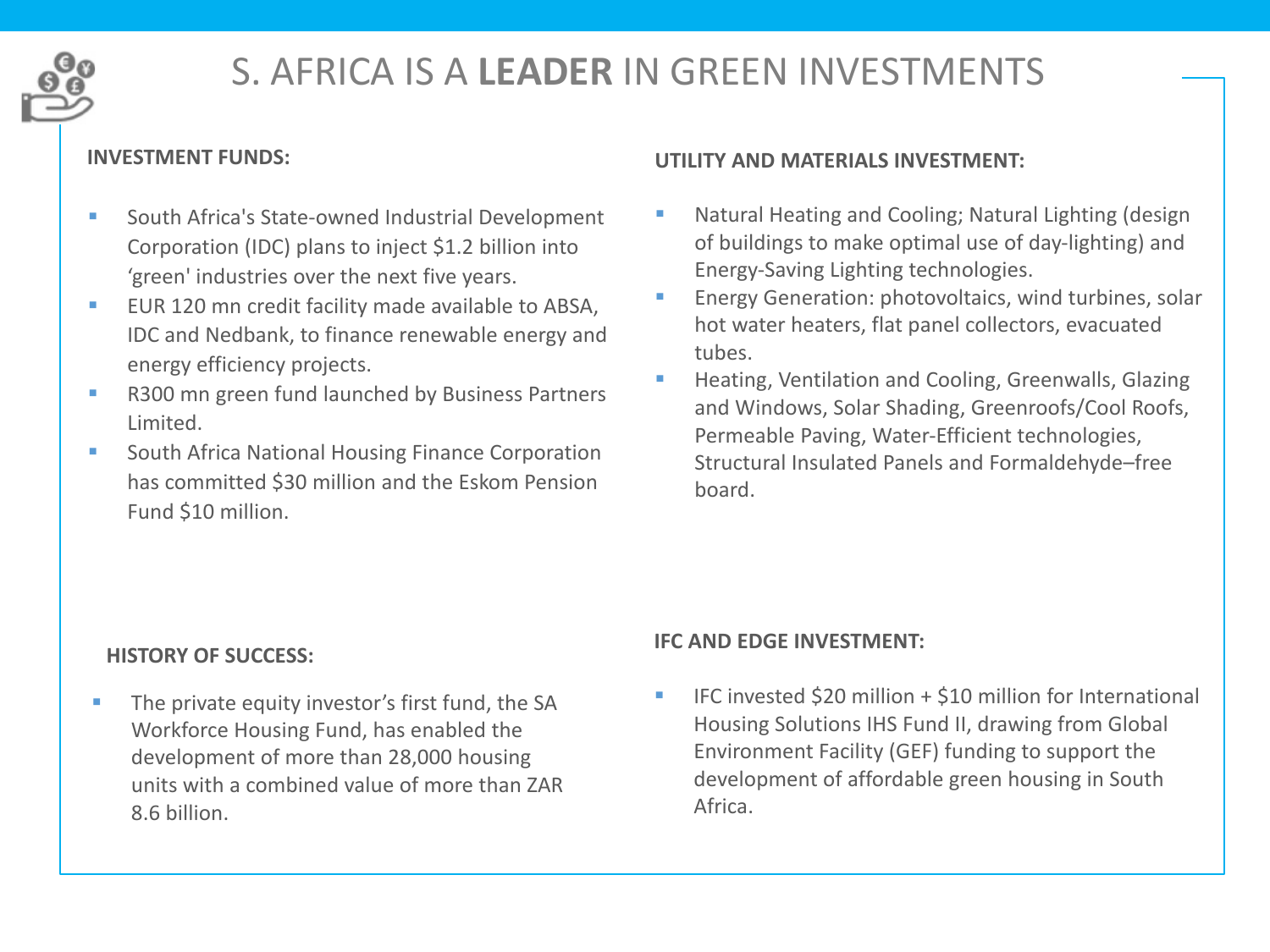

# **GREEN PROJECTS ARE RETURNING THEIR INVESTMENT**

- For the year ending December 2015, properties with top-quartile energy efficiency delivered a total return of **12.5%.**
- This outperform was driven by superior capital growth (+60bps) and income return (+70bps).
- This reflects the continued trend that underlies **the long term** financial performance of sustainable buildings.

|                                            | <b>New Green Building</b> |      | <b>Green Retrofit</b> |      |
|--------------------------------------------|---------------------------|------|-----------------------|------|
|                                            | 2012                      | 2015 | 2012                  | 2015 |
| Decreased Operating Costs Over One Year    | 7%                        | 18%  | 12%                   | 9%   |
| Decreased Operating Costs Over Five Years  | 33%                       | 19%  | 37%                   | 29%  |
| Payback Time for Green Investments (Years) |                           |      |                       | 6    |

#### **Expected Business Benefits of Green Building in South Africa**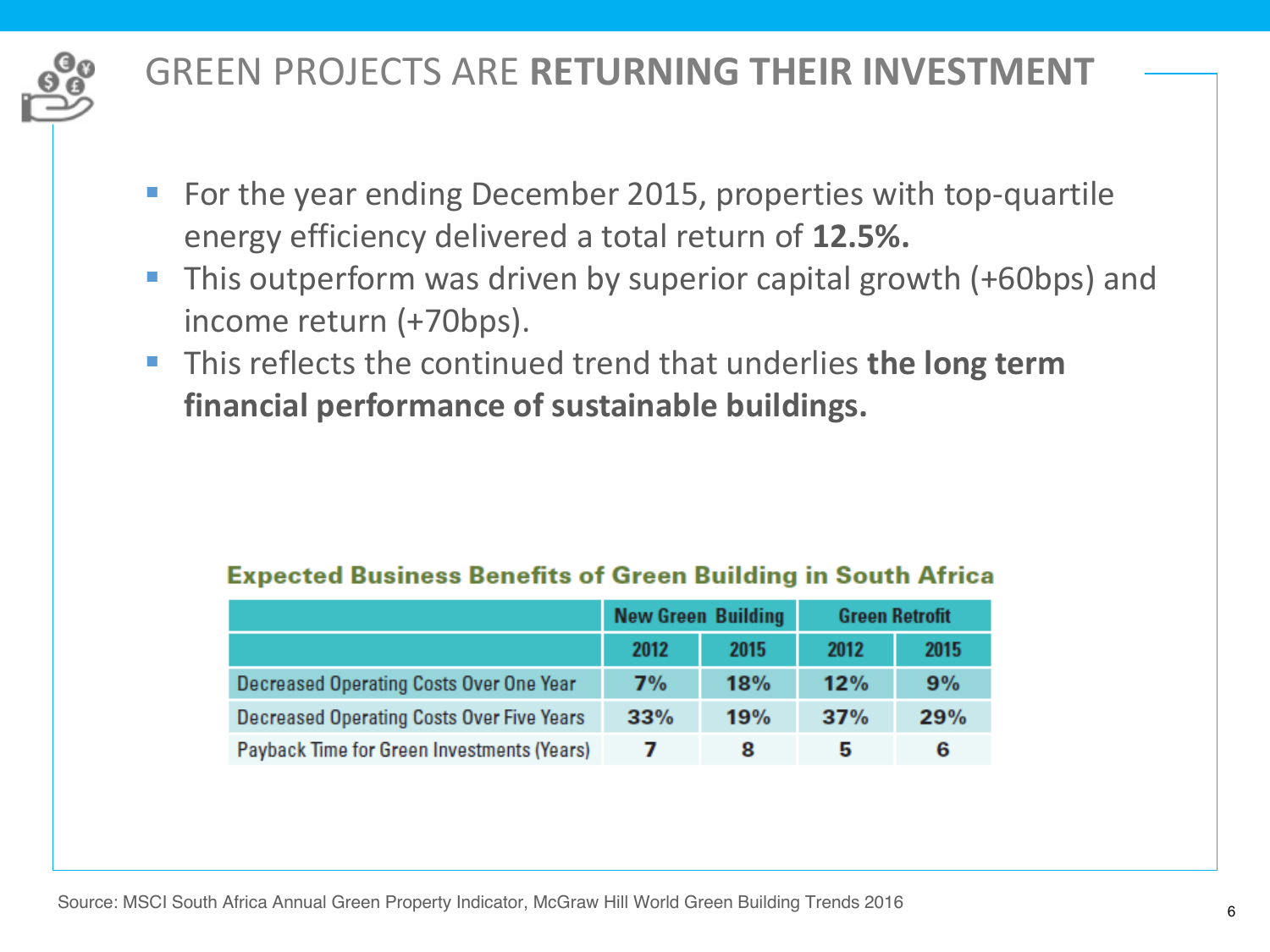

# GOVERNMENT SUPPORT AND RESOURCE SCARCITY DRIVE GREEN GROWTH

- South African National Standard (SANS) 10400-XA and the SANS 204 Regulations are government regulations for energy use and encourage energy efficiency in buildings.
- **EXECT:** Anyone planning new developments or alterations will need to ensure that their plans meet a standard of energy efficiency.
- Dec '11: Department of Water and Environmental Affairs announced the launch of a government building energy efficiency program led by the DPW





#### **Top Triggers Driving Future Green Building Activity in South Africa**



Source: McGraw Hill World Green Building Trends 2016, SANS 10400 Building Regulations – An Introduction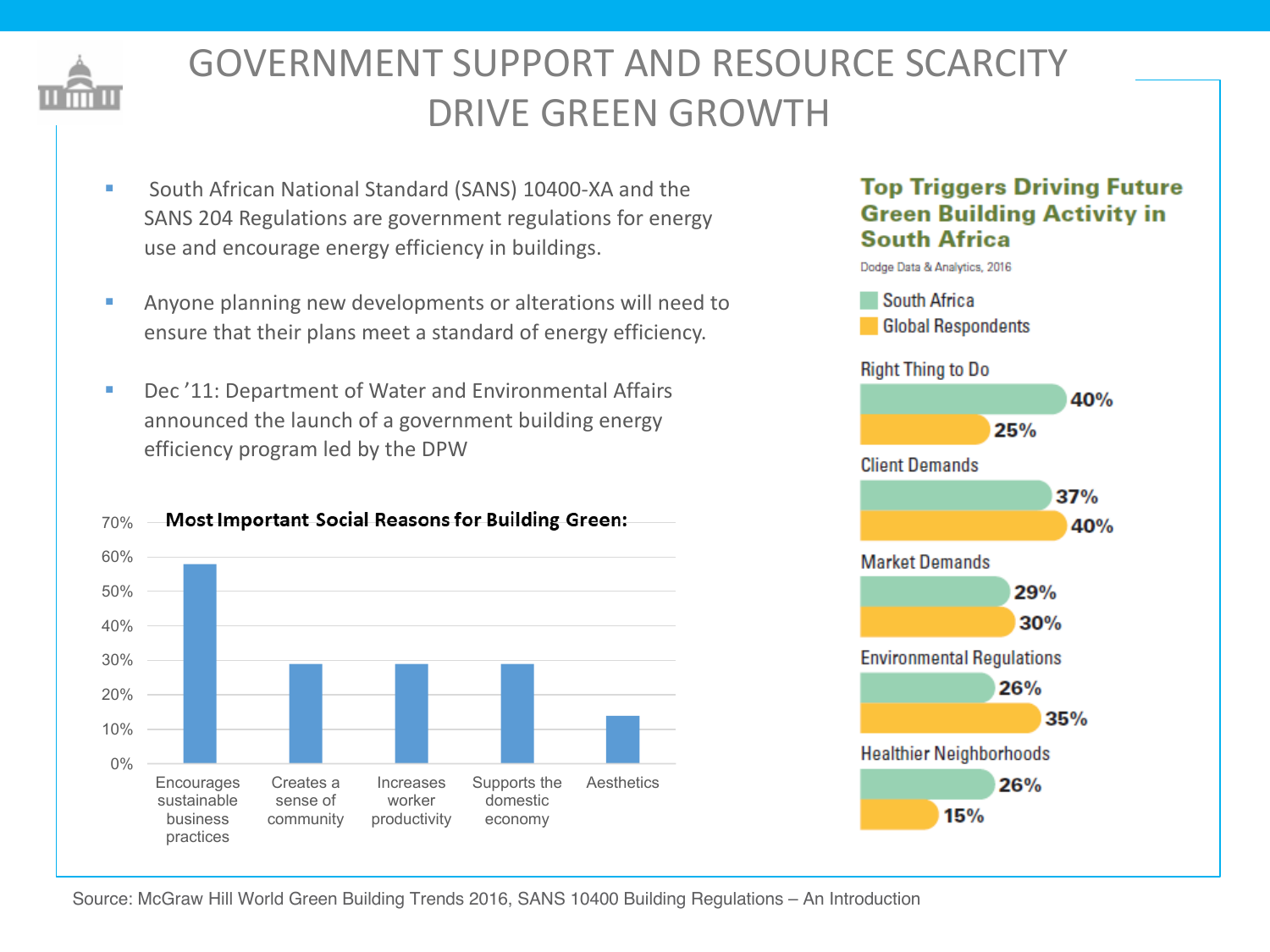

# IFC AND GBCSA ARE WORKING WITH TOP RESIDENTIAL DEVELOPERS TO **CREATE** A GREEN RESIDENTIAL MARKET

#### **EDGE CLIENTS:**

### **MAJORITY OF DEVELOPERS EXPECT GREEN PROJECTS IN THE NEXT FEW YEARS:**

RPP Developments

Devmark Property Group

Kale Developments

IHS (International Housing Solutions)

Nedbank CIB & Madulamoho Housing Association

Balwin Developments

**MSP** Developments

Similan 

**Old Mutual** 

STAG



Recent survey shows that most construction firms expect that by 2018, over 60% of their projects will be considered "green"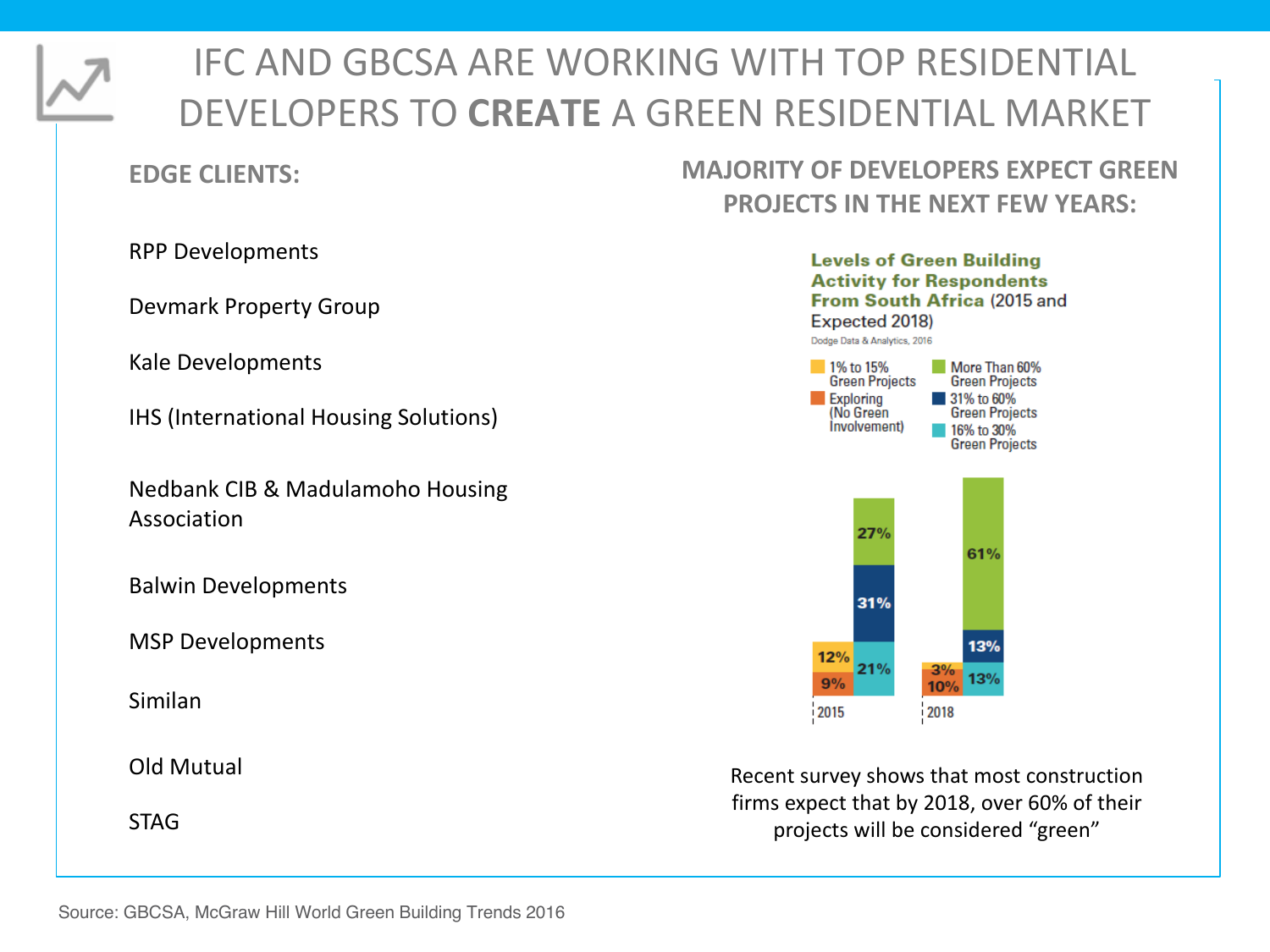

# GREEN BUILDING COUNCIL OF SOUTH AFRICA

- § GBCSA is a green leader in Sub-Saharan Africa.
- Established member-based organization with an active board and wide-reaching corporate membership.
- Dedicated team of industry professionals, technical specialists, and marketing and business development professionals.
- Administers Green Star SA and EDGE rating tools.
- Green Star is being customized for other countries across Africa.
- History of success in education, awareness, and certification for green buildings in South Africa.



# www.gbcsa.org.za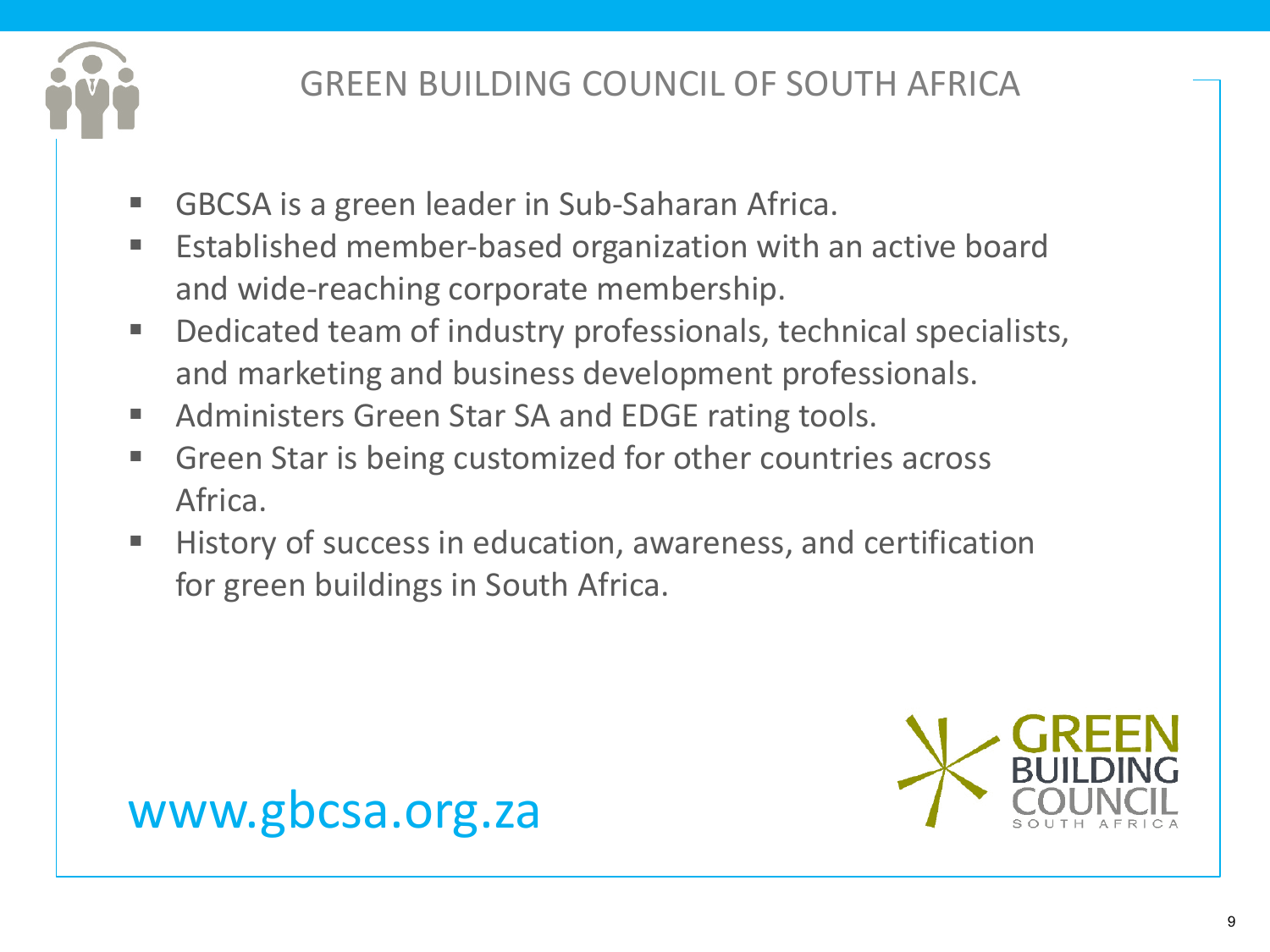### **EDGE EXPERTS CAN HELP INVESTORS NAVIGATE** THE CERTIFICATION PROCESS

#### Joel Baur joel.baur@shellhouse.co.za Engineer, Shellhouse **Q** Cape Town

#### Dashiell Coville

dash@solidgreen.co.za Sustainability Consultant, Solid Green **9** Johannesburg

#### Pauline Fisher pauline@uniarch.co.za Architect. Uni-Arch 9 Johannesburg

#### Andre Harms andre@ecolution.co.za Sustainability Consultant, Ecolution Consulting **Q** Cape Town

#### **Bronwyn Byrne**

bronwyn@solidgreen.co.za Green Building Consultant, Solid Green Consulting **V** Johannesburg

**Heather Dodd** heather@savagedodd.co.za Architect, Savage + Dodd Architects cc **9** Johannesburg

**Warren Gray** warren@solidgreen.co.za Engineer, Solid Green **9** Johannesburg

**Howard Harris** howard@spenergy.co.za Energy/Environmental Engineer, SP Energy **9** Pretoria

#### Zendre Compion zendre@solidgreen.co.za Sustainability Consultant, Solid Green Consulting **Q** Pretoria

#### Marius Erasmus marius@e2architects.co.za Architect, F2 Architects **9** Johannesburg

#### Jesse Hamman jesse@solidgreen.co.za Sustainability Consultant, Solid Green Consulting **9** Johannesburg

Ruxandra Huh ruxandra.huh@gmail.com Architect, dhk Architects **Q** Cape Town

A full list of EDGE experts can be found on the EDGE program website: https://www.edgebuildings.com/edge-experts/edge-experts-around-the-world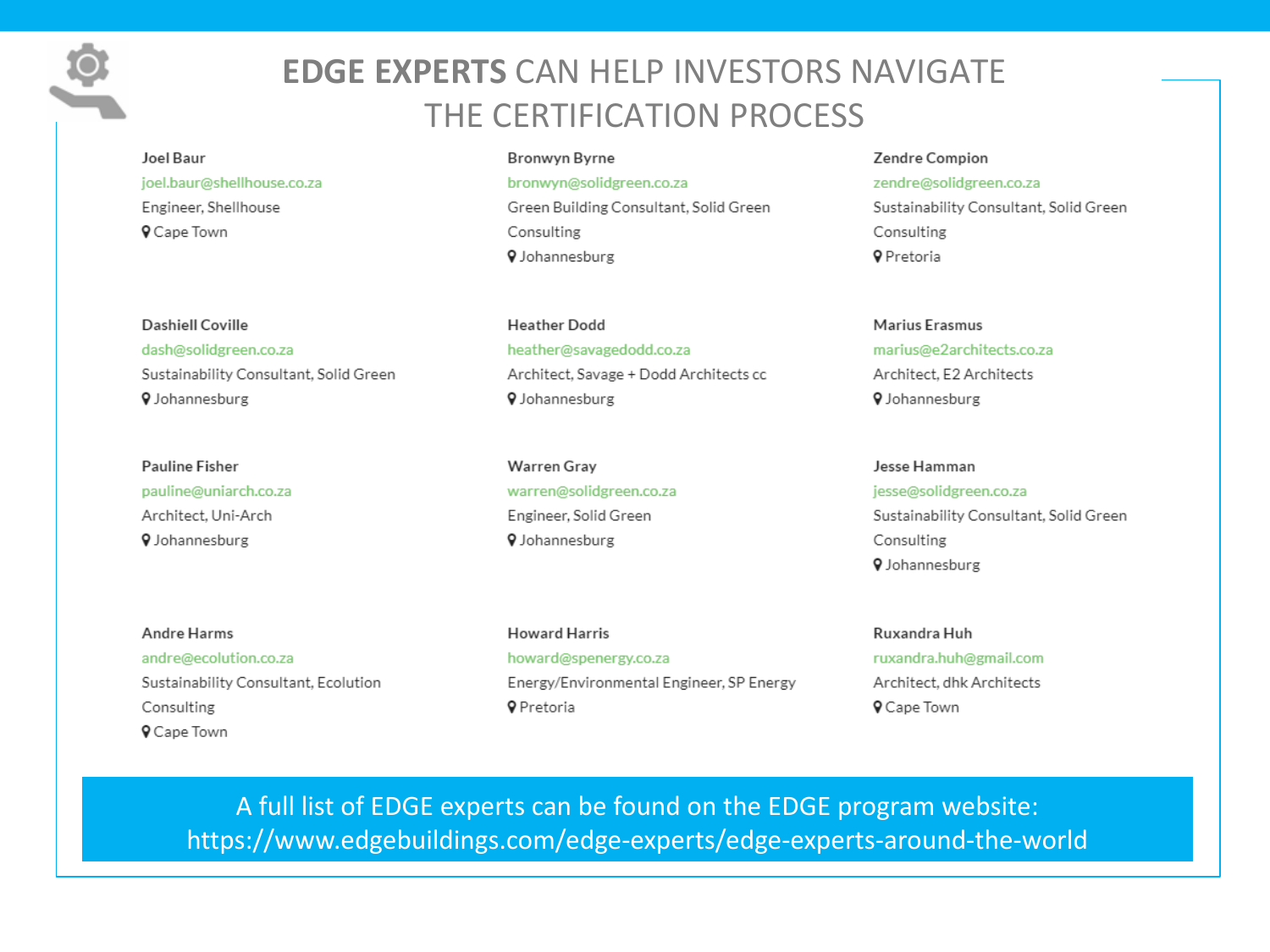

# LEARN ABOUT EDGE CERTIFIED PROJECTS IN S. AFRICA



#### **FOUR LEAF ESTATES**

| Location:     | Port Elizabeth, South Africa                                               |  |  |
|---------------|----------------------------------------------------------------------------|--|--|
| Client:       | <b>Similan Properties, Old</b><br><b>Mutual Alternative</b><br>Investments |  |  |
| Size:         | 4,080 $m2$                                                                 |  |  |
| No. of Units: | 323 affordable housing units                                               |  |  |



#### **RAVENSWOOD RESIDENTIAL DEVELOPMENT**

| Location:     | Johannesburg, South Africa             |
|---------------|----------------------------------------|
| Client:       | <b>RPP Developments</b>                |
| Owners:       | <b>International Housing Solutions</b> |
| Size:         | 10,180m <sup>2</sup>                   |
| No. of Units: | 188 two-bedroom homes                  |

Predicted Savings of EDGE Certification:



32% Energy Savings

25% Water Savings

35% Less Embodied Energy in Materials

Predicted Savings of EDGE Certification:

32% Energy Savings

27% Water Savings

48% Less Embodied Energy in Materials

Case studies from other countries: https://www.edgebuildings.com/projects/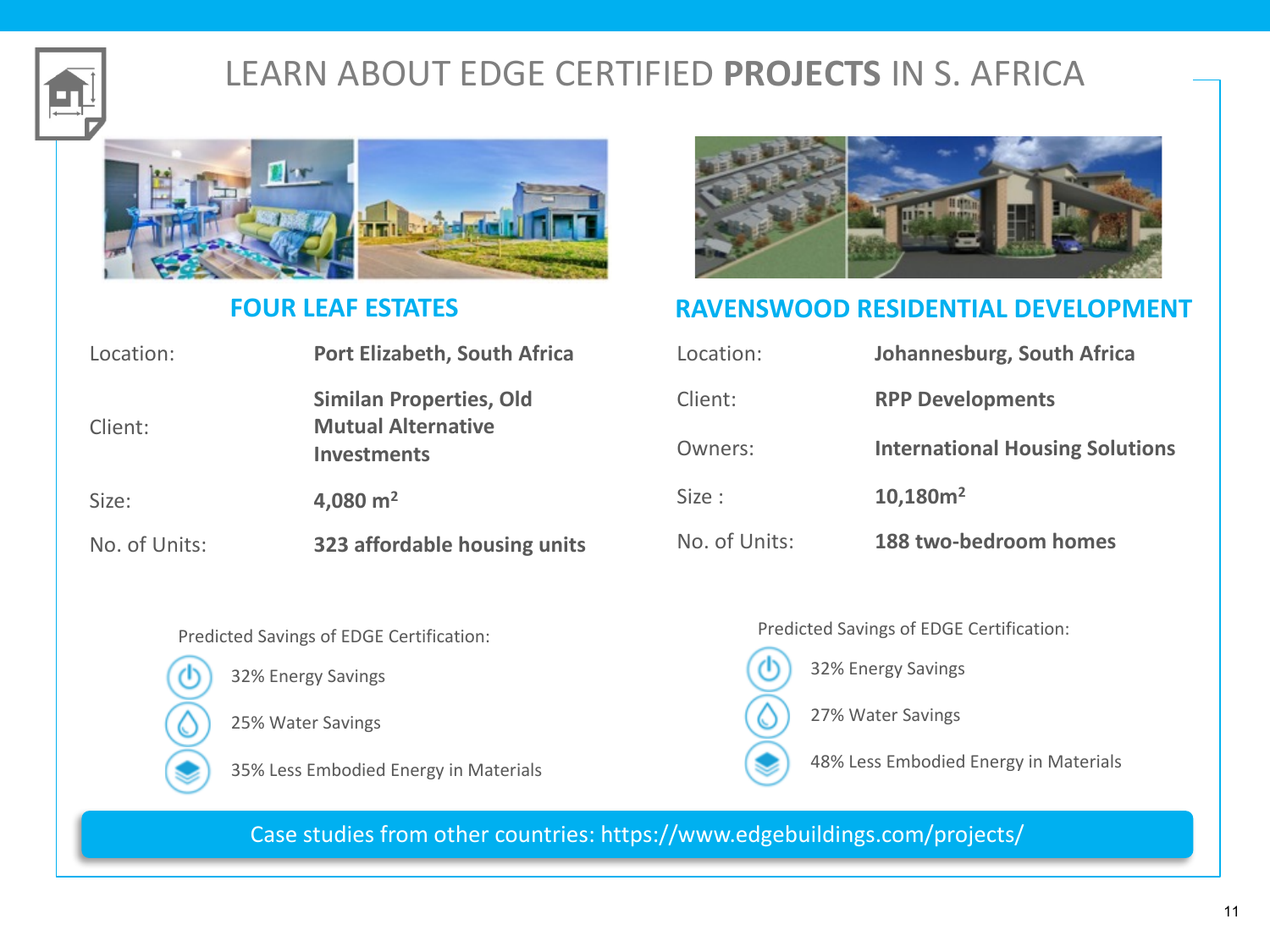

# **EDGE CERTIFICATION IS FAST, EASY, AND AFFORDABLE**



The Green Building Council South Africa is leading the transformation of the South Africa property industry to ensure that buildings are designed, built and operated in an environmentally sustainable way. GBCSA is the exclusive provider of EDGE certification in South Africa.

|                           | 80M <sup>2</sup> OR LESS | $80M^2 - 250M^2$     | MORE THAN 250M <sup>2</sup> |
|---------------------------|--------------------------|----------------------|-----------------------------|
| Base Fee                  | R42 000                  | R42 000              | R42 000                     |
| <b>Certification Cost</b> | R5.00/m <sup>2</sup>     | R6.50/m <sup>2</sup> | R8.50/m <sup>2</sup>        |

*\*Discounts are available for members of Green Buildings Council South Africa. Hiring an auditor is required and is in addition to the cost of registration and certification.* 

Details are registration forms can be found on the EDGE program website: https://www.edgebuildings.com/certify/south-africa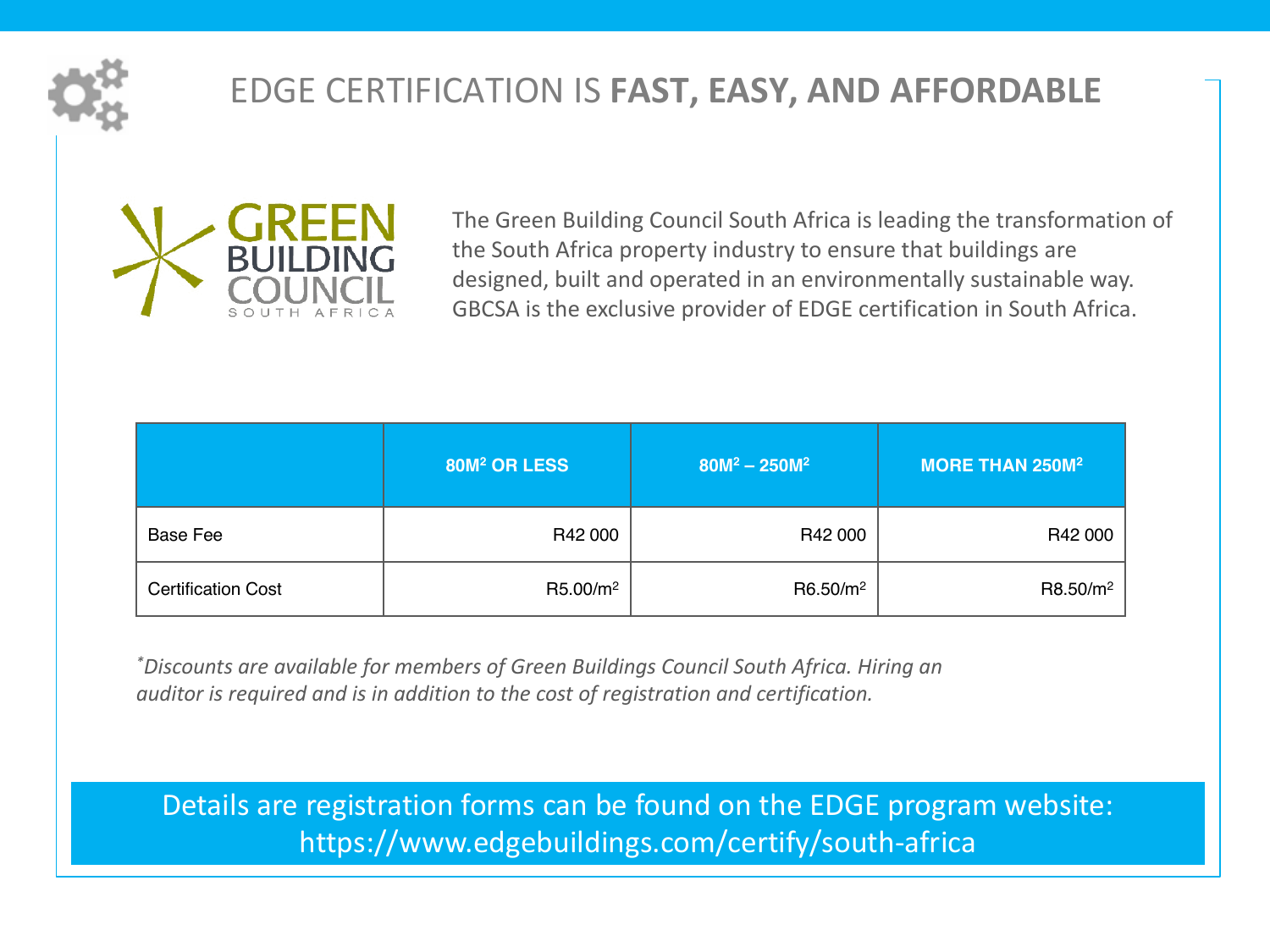

# RESEARCH METHODOLOGY

#### **COUNTRY LIST**

- IFC chose countries that correspond to the Climate Investment Opportunity Report (CIO Report) as well as countries of strategic interest for IFC.
- **EXEC** plans to release additional country analysis, pending resources.

#### **TOTAL MARKET OVERVIEW**

- Building stock was sourced from the Global Building Stock Database and confirmed by country experts, if possible.
- The research team found local prices for capital construction expenses, or used global proxies otherwise.
- Market sizing was executed for new construction and did not focus on retrofits.

#### **SNAPSHOT OF THE CURRENT GREEN MARKET**

- Main source of information was the Green Building Information Gateway, confirmed by local green building council reports, if such existed.
- The research team focused on properties certified as green.

#### **GOVERNMENT POLICIES**

- Main information was sourced from the World Bank NDC Database.
- Additional information was found using various searches as well as government websites.

#### **PROJECTIONS FOR GREEN PENETRATION**

- Based on the total market growth, snapshot of the current green market, and the enabling environment of government policies, the research team projected green penetration per each of the sub-sectors.
- Weighted average of combined sector data produced the final penetration number.
- **•** The analysis focused only on new construction, and focused only on certified properties.
- As tools for retrofits take off in the market (including IFC's EDGE product), analysis may be amended to include the retrofit market.
- Market potential may be different from numbers reported in the CIO Report, as a more conservative estimate was used for business planning purposes.

#### **OTHER**

- Information for green building councils was sourced from World GBC website.
- Case studies were presented only for IFC's EDGE green building software and certification system.
- **EXEDE:** However, lists of all green certified projects in a given country can be found through the Green Building Information Gateway.
- Finally, pricing for EDGE certification was included to illustrate that green certification is affordable and achievable in emerging markets.